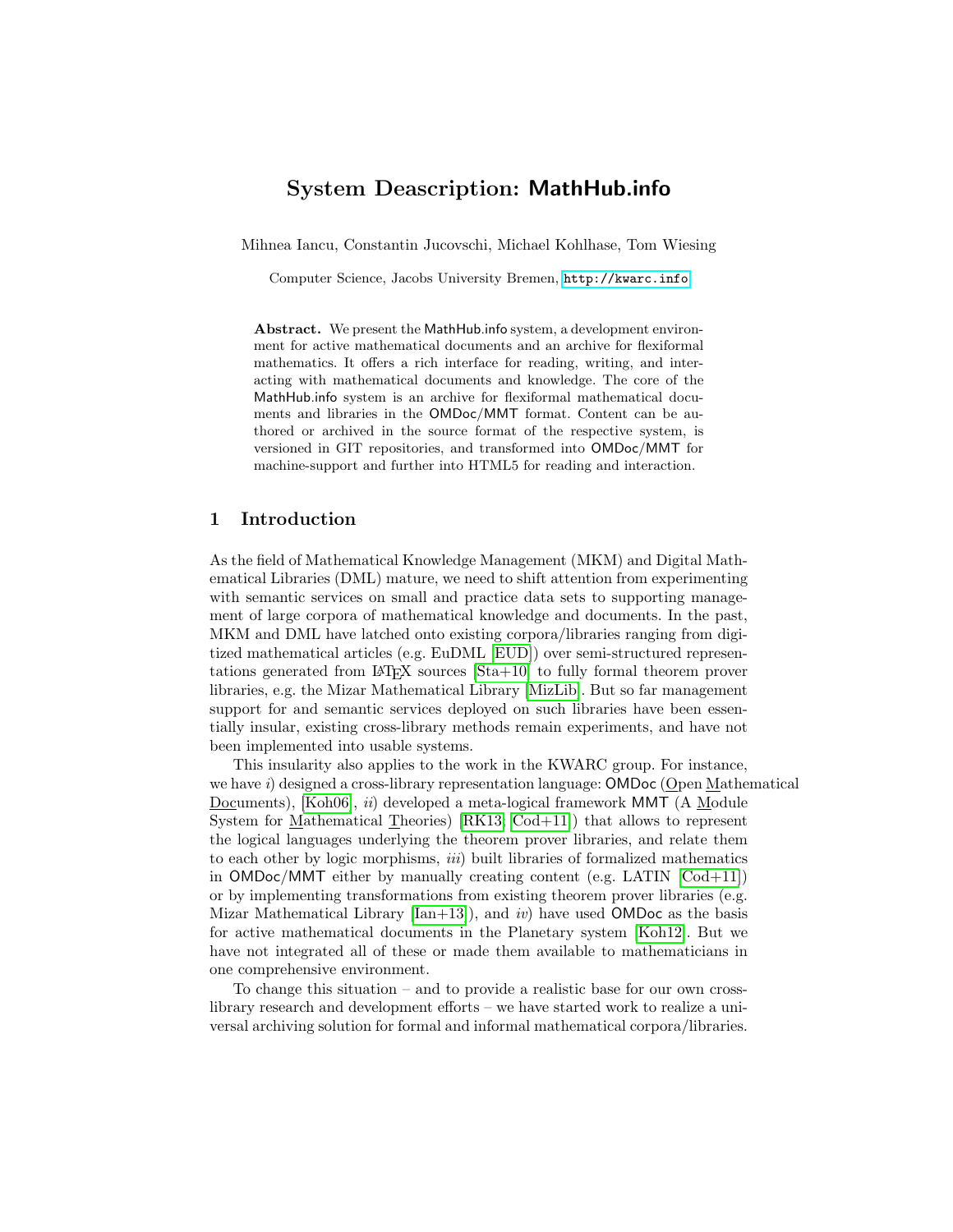We present the MathHub.info system and its design goals in this paper. Math-Hub.info must satisfy two conflicting goals: On the one hand, it must be so generic that it is open to all logics and implementations; on the other hand, it must be aware of the semantics of the formalized content so that it can offer meaningful services. These services must be independent of both the formal system and the implementation used to produce the library and offer a uniform high-level interface for both users and machines to access the combined library.

We claim that MathHub.info will resolve two major bottlenecks in the current state of the art. It will provide a permanent archiving solution that not all systems and user communities can afford to maintain separately. And it will establish a standardized and open library format that serves as a catalyst for comparison and thus evolution of systems.

Concretely, we see three ways the formal methods and mathematical knowledge management communities can benefit from MathHub.info:  $i$ ) users can view formerly disparate developments in a common, neutral framework and compare them, *ii*) system developers can import libraries from other logical systems to extend the reach of formalizations and avoid duplicate development  $iii)$  the existence of a library management system (and importable content) can lower the entry hurdle for developing new logic-based systems. In the next section we present the current system architecture and realization, and Section [3](#page-2-0) concludes the paper.

# 2 System Architecture and Realization

MathHub.info is realized as an instance of the Planetary System [\[Koh12\]](#page-3-6), which we have substantially extended in the course of the work reported here.

The system architecture has three main components:  $i)$  a versioned *data store* holding the source documents *ii*) a *semantic service provider* that imports the source documents and provides services for them *iii*) and a *frontend* that makes the sources and the semantic services available to users. Specifically, we use the GitLab repository manager [\[GL\]](#page-3-7) as the data store, the MMT API as the semantic service provider and Drupal as the frontend.

Figure [1](#page-1-0) shows the detailed architecture.



<span id="page-1-0"></span>Fig. 1. The MathHub.info Architecture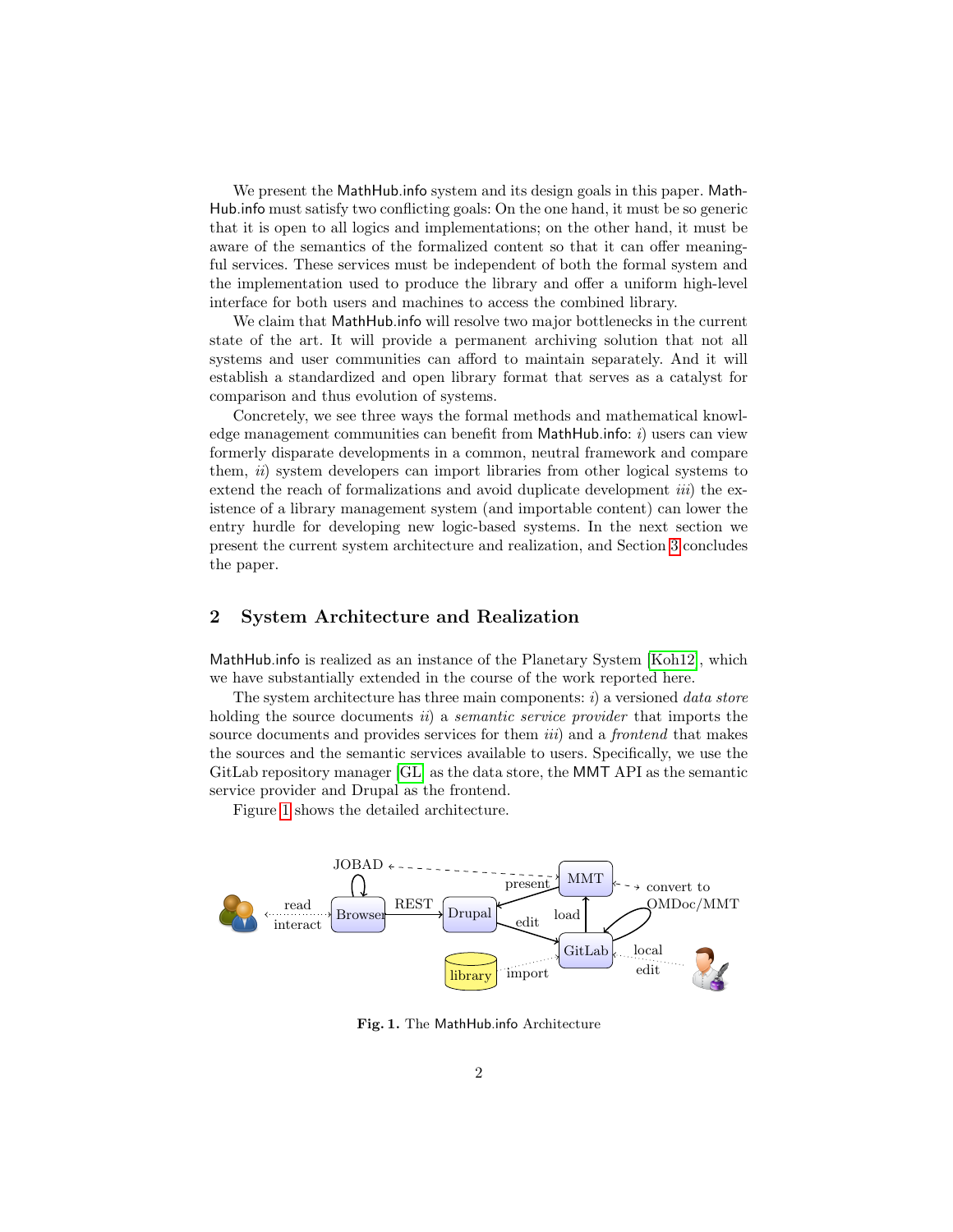In this setup, Drupal serves as a container management system<sup>[1](#page-2-1)</sup> that supplies uniform theming, user management, discussion forums, etc. GitLab on the other hand, provides versioned storage of the content documents, and organizes them into repositories owned by users and groups. The advantage of this setup is that we can combine two methods for accessing the contents of MathHub.info:  $i$ ) an online, web-based editing/interaction workflow for the casual user, in the spirit of the Planetary system and  $ii$ ) (new) an offline editing/authoring workflow based on a GIT working copy. The latter is important for power authors and for bulk editing jobs. A user can fork or pull the relevant repositories from GitLab, edit them and submit them back to MathHub either via a pull request to the repository masters or a direct commit/push. As the content is usually highly networked and distributed across multiple GIT repositories, we have developed a command line tool lmh (local MathHub) that manages working copies across repository borders.

In the web-based system, semantic services (notation-based, presentation, definition lookup, relational navigation, dependency management, etc.) are provided by MMT and are made available to the user, primarily by dedicated JOBAD [\[GLR09\]](#page-3-8) modules. Note that even though the active document functionalities and semantic editing support in MathHub.info are based on OM-Doc/MMT representation of the content, the authors interact with the content in the source format. Both of these representations are versioned in GitLab and are converted into OMDoc/MMT by custom transformers. lmh also supports running these transformers locally and previewing HTML5 renderings of the generated OMDoc/MMT.

In order to to deal with flexiformal mathematical content in OMDoc, we have also extended the MMT API, which was previously restricted to fully formal content. In the extended MMT API, each MMT service works whenever it is theoretically applicable (e.g. type checking when there exists type information, change management when there is dependency information, etc.).

#### <span id="page-2-0"></span>3 Conclusion

MathHub.info is deployed at <http://mathhub.info> and has reached a state, where it can be used for initial experiments and resources, but has not been scaled much beyond 10 000 documents and a couple of dozens or users and repositories yet.

Specifically, we are currently hosting a test set of formal and informal mathematical content to develop and evaluate system functionality; concretely:  $i)$  the SMGloM termbase with ca. 1500 small STEX files containing definitions of mathematical terminology and notation definitions.  $ii)$  ca. 6500 files with  $SIFX$ -encoded teaching materials (slides, course notes, problems, and solutions) in Computer Science,  $iii)$  the LATIN logic atlas with ca. 1000 meta-theories and logic morphisms, iv) the Mizar Mathematical Library of ca. 1000 articles with ca. 50.000

<span id="page-2-1"></span><sup>1</sup> Drupal and similar systems self-describe as content management systems, but they actually only manage the documents without changing their internal structure.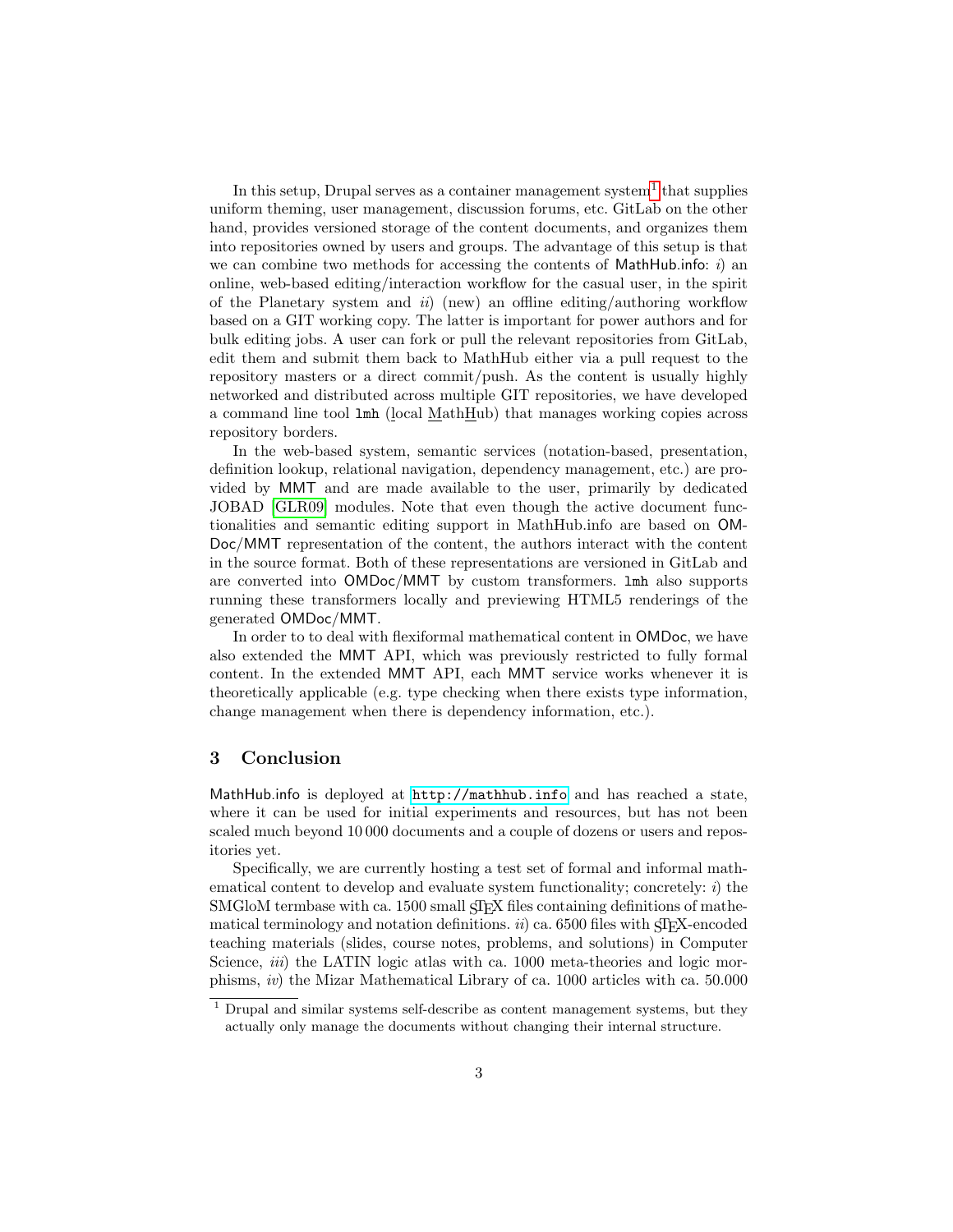theorems, definitions, and proofs, and  $v$ ) a part of the HOL Light Library with 22 theories and over 2800 declarations. Already now, it is unique in its class in that it gives a unified interface to multiple theorem prover libraries together with linguistic and educational resources. Now that the ground work has been laid, we anticipate the rapid integration of new semantic services, editing support and new content.

Acknowledgements This work has been partially funded by DFG under Grant KO 2428/13-1. The authors acknowledge that the MathHub system builds on a long series of experiments in system integration in the KWARC group and that the design and implementation would not have been possible without substantial discussions in the group.

## References

- <span id="page-3-4"></span>[Cod+11] Mihai Codescu et al. "Project Abstract: Logic Atlas and Integrator (LATIN)". In: Intelligent Computer Mathematics. Ed. by James Davenport et al. LNAI 6824. Springer Verlag, 2011, pp. 289–291. isbn: 978-3-642-22672-4.
- <span id="page-3-0"></span>[EUD] EuDML - The European Digital Mathematics Library. URL: [http:](http://eudml.eu) [//eudml.eu](http://eudml.eu) (visited on  $08/02/2011$ ).
- <span id="page-3-7"></span>[GL]  $GitLab. \text{ URL: http://github.org (visited on 02/24/2014).}$
- <span id="page-3-8"></span>[GLR09] Jana Giceva, Christoph Lange, and Florian Rabe. "Integrating Web Services into Active Mathematical Documents". In: MKM/Calculemus Proceedings. Ed. by Jacques Carette et al. LNAI 5625. Springer Verlag, July 2009, pp. 279–293. isbn: 978-3-642-02613-3. url: [https:](https://svn.omdoc.org/repos/jomdoc/doc/pubs/mkm09/jobad/jobad-server.pdf) [//svn.omdoc.org/repos/jomdoc/doc/pubs/mkm09/jobad/jobad](https://svn.omdoc.org/repos/jomdoc/doc/pubs/mkm09/jobad/jobad-server.pdf)[server.pdf](https://svn.omdoc.org/repos/jomdoc/doc/pubs/mkm09/jobad/jobad-server.pdf).
- <span id="page-3-5"></span>[Ian+13] Mihnea Iancu et al. "The Mizar Mathematical Library in OMDoc: Translation and Applications". In: Journal of Automated Reasoning 50.2 (2013), pp. 191-202. DOI: [10.1007/s10817-012-9271-4](https://doi.org/10.1007/s10817-012-9271-4).
- <span id="page-3-2"></span>[Koh06] Michael Kohlhase. OMDoc – An open markup format for mathematical documents [Version 1.2]. LNAI 4180. Springer Verlag, Aug. 2006. url: <http://omdoc.org/pubs/omdoc1.2.pdf>.
- <span id="page-3-6"></span>[Koh12] Michael Kohlhase. "The Planetary Project: Towards eMath3.0". In: Intelligent Computer Mathematics. Ed. by Johan Jeuring et al. LNAI 7362. Berlin and Heidelberg: Springer Verlag, 2012, pp. 448–452. isbn: 978-3-642-31373-8. arXiv: [1206.5048 \[cs.DL\]](http://arxiv.org/abs/1206.5048).
- <span id="page-3-1"></span>[MizLib] Mizar Mathematical Library. url: <http://www.mizar.org/library> (visited on 09/27/2012).
- <span id="page-3-3"></span>[RK13] Florian Rabe and Michael Kohlhase. "A Scalable Module System". In: Information & Computation 0.230 (2013), pp. 1–54. url: [http:](http://kwarc.info/frabe/Research/mmt.pdf) [//kwarc.info/frabe/Research/mmt.pdf](http://kwarc.info/frabe/Research/mmt.pdf).